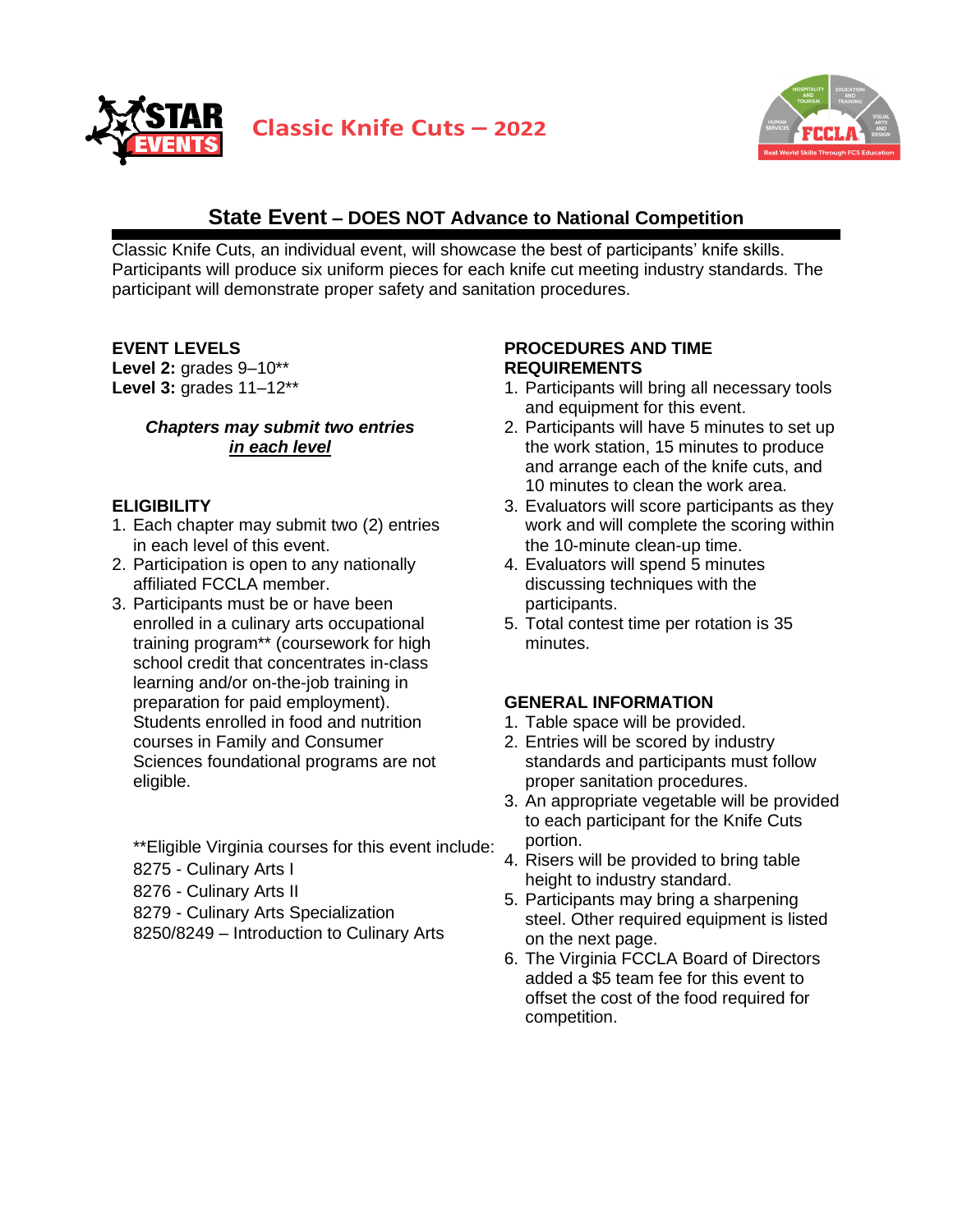## **Safety and Appearance**

Participants will be well groomed and wear appropriate, clean attire meeting restaurant and hotel industry standards including: chef coat or jacket (school name and logos are permitted); industry pants or commercial uniform; apron; hair covering or chef hat (hair is properly restrained with hairnet if hair extends past the neck line); closed-toe, low heel, nonskid leather shoes (canvas shoes are not appropriate); no jewelry (watches are acceptable); minimal make-up; no cologne or nail polish; facial hair is permitted if appropriate covering is used. Participants will also demonstrate the ability to keep their work area organized and clean in a safe and sanitary manner.

| <b>Clothing and Appearance</b>              | Wear appropriate clothing and head covering and present a well-groomed<br>appearance.                                                                                                                         |
|---------------------------------------------|---------------------------------------------------------------------------------------------------------------------------------------------------------------------------------------------------------------|
| <b>Food Safety and</b><br><b>Sanitation</b> | Keep work area clean and organized, and demonstrate appropriate safety<br>and sanitation procedures according to industry standards. Complete final<br>cleanup after event within the designated time period. |
| <b>Personal Safety</b>                      | Demonstrate proper use of equipment and full respect for personal safety.                                                                                                                                     |
| <b>Equipment Care</b>                       | Transport knives safely in a knife bag with blade guards. Knives are clean, in<br>good condition, and sharp.                                                                                                  |

### **Food Production**

Participants should be proficient in the preparation of knife cuts. Participants must bring all of the items listed below to the event - no other smallwares or equipment will be allowed in the competition site. Additional items will be removed from the participants until after they have finished competing. Participants will demonstrate industry standards in use of equipment, tools, and techniques without having excessive waste.

| <b>Equipment, Tools, and</b><br><b>Techniques</b> | Use proper equipment, tools, products, vocabulary, and techniques in the<br>preparation of food products and garnishes. The following are the only tools<br>allowed for Knife Cuts: vegetable peeler, knives - paring, 8" or 10" French;<br>cutting board; ruler; parchment paper and pen; sanitation bucket, sanitizing<br>solution, side towel; gloves; and $\frac{1}{2}$ sheet pan. A compost bowl must be<br>brought for placement of scraps. |
|---------------------------------------------------|---------------------------------------------------------------------------------------------------------------------------------------------------------------------------------------------------------------------------------------------------------------------------------------------------------------------------------------------------------------------------------------------------------------------------------------------------|
| <b>Time Management/Scraps</b>                     | Demonstrate careful planning for completing tasks efficiently. All scraps will                                                                                                                                                                                                                                                                                                                                                                    |
| and Wasting of Supplies                           | be presented for evaluation of product waste.                                                                                                                                                                                                                                                                                                                                                                                                     |

## **Knife Skills/Food Presentation**

The participant will present all food items for evaluation of appearance and waste at the end of the competition. There will be no extra time allowed to complete preparation or presentation. All work must stop at the time limit. Evaluation will be based on industry standards.

| <b>Knife Cuts</b><br>video links:<br>Knife Cuts 2021 virtual competition<br>How to Lyonnaise an Onion<br><b>Brunoise Cut #1</b><br><b>Batonnet and Dice Carrots and Celery</b><br><b>Brunoise Cut #2</b><br>(disclaimer: videos are meant<br>for reference only and do not<br>necessarily represent how<br>pieces are to be cut/displayed<br>for this competition) | A total of six (6) uniform and appropriate pieces of each are cut from the<br>vegetable/s provided to demonstrate each of the following: Brunoise cut (1/8"<br>cube); Julienne cut (Lyonnaise-style); Batonnet cut (1/4" x 1/4" x 21/2"); and<br>small dice (1/4" cube), for a total of 24 pieces. Knife cuts will be displayed on<br>one (1) 1/2 sheet pan, and all cuts will be identified using the pen and<br>parchment paper. |
|--------------------------------------------------------------------------------------------------------------------------------------------------------------------------------------------------------------------------------------------------------------------------------------------------------------------------------------------------------------------|------------------------------------------------------------------------------------------------------------------------------------------------------------------------------------------------------------------------------------------------------------------------------------------------------------------------------------------------------------------------------------------------------------------------------------|
| <b>Overall Product</b>                                                                                                                                                                                                                                                                                                                                             | Prepare knife cuts consistently, with creative presentation and appropriate<br>proportions. Demonstrate a high quality of workmanship.                                                                                                                                                                                                                                                                                             |
| Appearance and<br><b>Presentation</b>                                                                                                                                                                                                                                                                                                                              |                                                                                                                                                                                                                                                                                                                                                                                                                                    |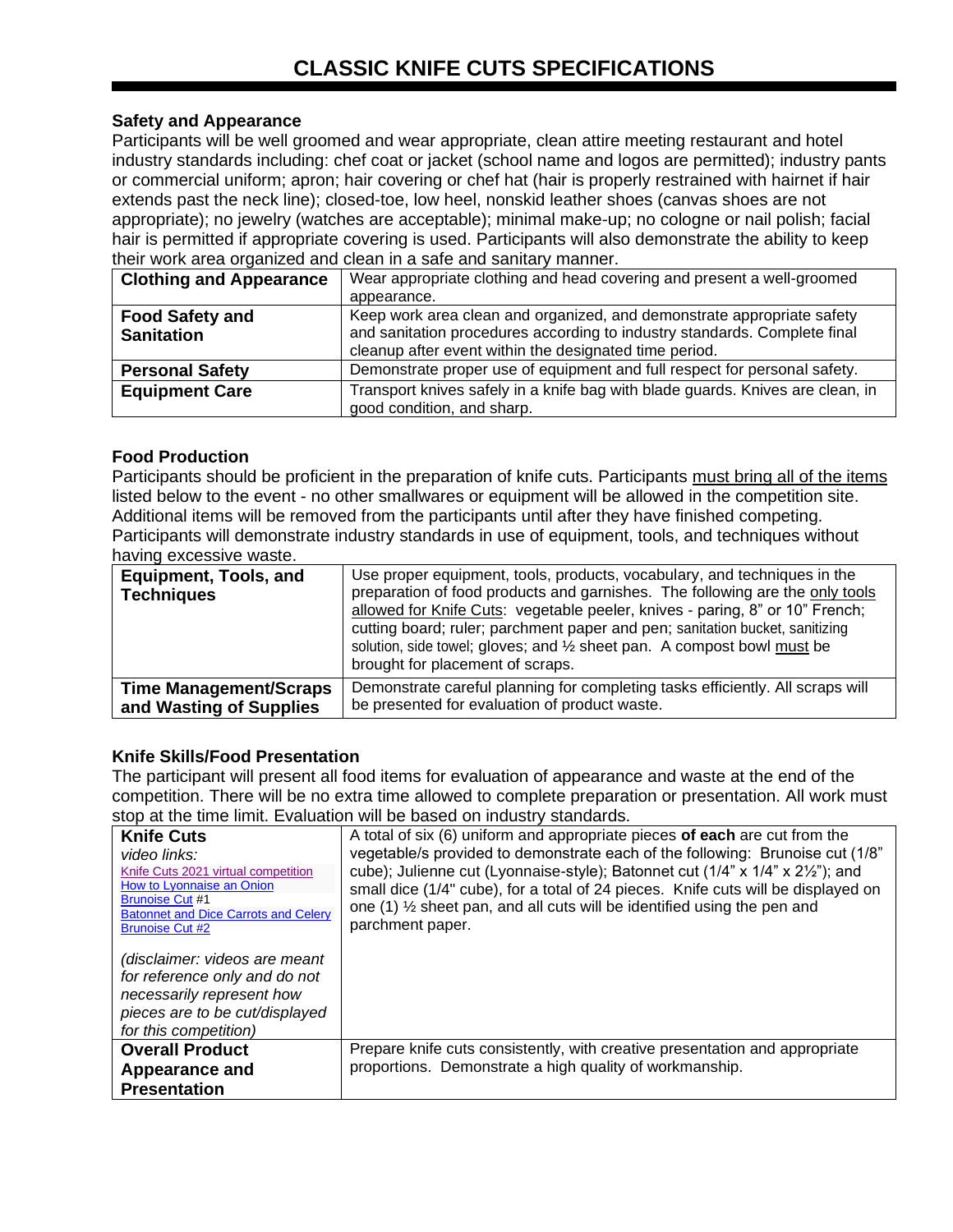



*Equipment Check-In Form*

Name of Participant

Chapter

The following items are required and are to be brought at the assigned participation time. No other smallwares or equipment will be allowed in the competition site. Additional items will be removed by the event room consultant and held until after the participant has finished competing.

Tools required:

- ❑ Vegetable peeler
- ❑ Paring knife
- ❑ 8" or 10" French knife
- ❑ Cutting board
- ❑ Ruler
- ❑ Parchment paper
- ❑ Ink pen
- ❑ Sanitation bucket, sanitizing solution, side towel
- ❑ Gloves
- ❑ 1/2 sheet pan
- ❑ Compost bowl
- ❑ Sharpening Steel

Room Consultant Initials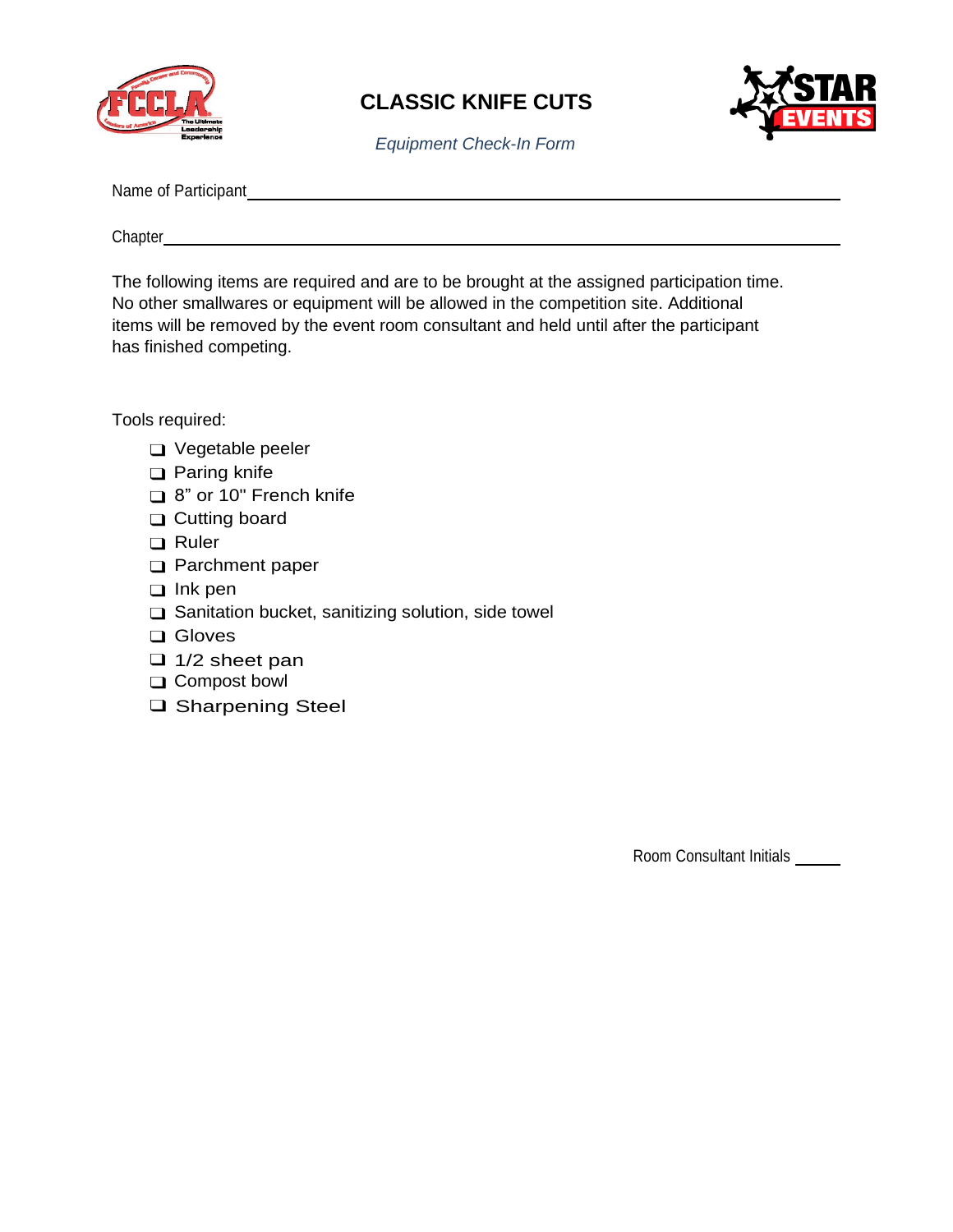

STAR Events Point Summary Form **CLASSIC KNIFE CUTS**



#### **DIRECTIONS:**

- 1. Make sure all information at top is correct. If the participant does not show, please write "No Show" across the top and return with other forms.
- 2. Before student presentation, the room consultants must check participants' materials using the criteria and standards listed below and fill in the boxes.
- 3. At the conclusion of scoring, verify evaluator scores and fill in information below. Calculate the final score and ask for evaluators' verification. Place this form in front of the completed rubrics and paper clip all items related to the participant together. Please do **NOT** staple.
- 4. At the end of competition in the room, double check all scores, names, and team numbers to ensure accuracy. Turn in to the Lead Consultant.

| ROOM CONSULTANT CHECK                                                                                                                                                                                         |                                                                                                                                                                                                                                      |                                                                                                                                                          | <b>Points</b> |  |  |  |
|---------------------------------------------------------------------------------------------------------------------------------------------------------------------------------------------------------------|--------------------------------------------------------------------------------------------------------------------------------------------------------------------------------------------------------------------------------------|----------------------------------------------------------------------------------------------------------------------------------------------------------|---------------|--|--|--|
| Check-in<br>0 or 5 points                                                                                                                                                                                     | Did not attend participant check-in                                                                                                                                                                                                  | 5<br>Attended participant check-in                                                                                                                       |               |  |  |  |
| <b>Time Limit</b><br>0 or 2 points                                                                                                                                                                            | Participant did not complete<br>preparation within the allotted time<br>period                                                                                                                                                       | Participant completed preparation during the<br>allotted time period                                                                                     |               |  |  |  |
| <b>Tools and Supplies</b><br>0 or 1 point                                                                                                                                                                     | Participant did not bring all required<br>tools and supplies, or brought more<br>items than are listed                                                                                                                               | Participant brought only those items listed<br>under Equipment, Tools, and Techniques                                                                    |               |  |  |  |
| <b>Number of Vegetable</b><br><b>Cuts Displayed</b><br>0 or 1 point                                                                                                                                           | Brunoise, Julienne (Lyonnaise-style),<br>Batonnet, and small dice pieces are<br>not of specified quantity, sheet pan<br>not as specified                                                                                             | Only 6 of each Brunoise, Julienne (Lyonnaise-<br>style), Batonnet, and small dice pieces are<br>displayed on a 1/2 sheet pan for a total of 24<br>pieces |               |  |  |  |
| <b>Pieces Properly</b><br>Labeled<br>0 or 1 point                                                                                                                                                             | U<br>Pieces not labeled or are incorrectly<br>labeled                                                                                                                                                                                | All pieces labeled correctly                                                                                                                             |               |  |  |  |
| <b>EVALUATORS' SCORES</b><br>Evaluator 1                                                                                                                                                                      | Initials                                                                                                                                                                                                                             | <b>ROOM CONSULTANT TOTAL</b><br>(10 points possible)                                                                                                     |               |  |  |  |
| Evaluator 2<br>Evaluator 3                                                                                                                                                                                    | Initials <u>such and the set of the set of the set of the set of the set of the set of the set of the set of the set of the set of the set of the set of the set of the set of the set of the set of the set of the set of the s</u> | <b>AVERAGE EVALUATOR</b><br><b>SCORE</b><br>(90.00 points possible)                                                                                      |               |  |  |  |
| divided by number of evaluators<br><b>FINAL SCORE</b><br>(Average Evaluator Score plus<br>= AVERAGE EVALUATOR SCORE<br>Room Consultant Total)<br>Rounded only to the nearest hundredth (i.e. 79.99 not 80.00) |                                                                                                                                                                                                                                      |                                                                                                                                                          |               |  |  |  |
|                                                                                                                                                                                                               | <b>RATING ACHIEVED</b> (circle one) <b>Gold: 90-100</b>                                                                                                                                                                              | <b>Silver: 70-89.99</b><br><b>Bronze: 1-69.99</b>                                                                                                        |               |  |  |  |
|                                                                                                                                                                                                               | <b>VERIFICATION OF FINAL SCORE AND RATING (please initial)</b>                                                                                                                                                                       |                                                                                                                                                          |               |  |  |  |
| Evaluator 1                                                                                                                                                                                                   | Evaluator 2 ___________ Evaluator 3 _________ Adult Room Consultant ___                                                                                                                                                              | <b>Event Lead Consultant</b>                                                                                                                             |               |  |  |  |